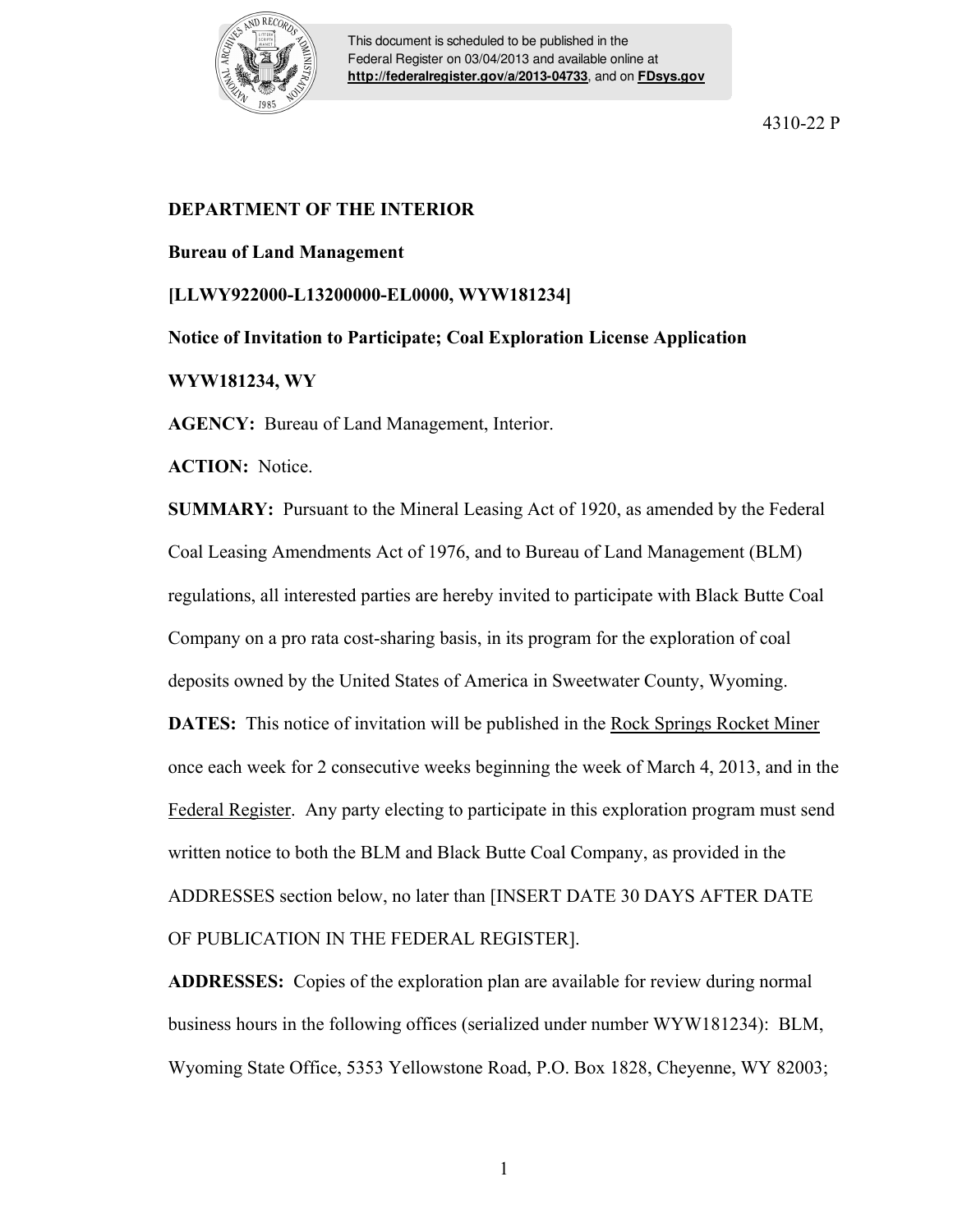and, BLM, Rock Springs Field Office, 280 Highway 191 North, Rock Springs, WY 82901. The written notice should be sent to the following addresses: Black Butte Coal Company, c/o AE Coal, LLC, Attn: Jason Russell, 170 South Main Street, Suite 700, Salt Lake City, UT 84101, and BLM, Wyoming State Office, Branch of Solid Minerals, Attn: Mavis Love, P.O. Box 1828, Cheyenne, WY 82003.

**FOR FURTHER INFORMATION CONTACT:** Mavis Love, Land Law Examiner, at 307-775-6258. Persons who use a telecommunications device for the deaf (TDD) may call the Federal Information Relay Service (FIRS) at 1-800-877-8339 to contact the above individual during normal business hours. The FIRS is available 24 hours a day, 7 days a week, to leave a message or question with the above individual. You will receive a reply during normal business hours.

**SUPPLEMENTARY INFORMATION:** Black Butte Coal Company has applied to the BLM for a coal exploration license on public land near the existing Leucite Hills Coal Mine located near Point of Rocks, Wyoming. The purpose of the exploration program is to obtain structural and quality information of the coal. The BLM regulations at 43 CFR 3410 require the publication of an invitation to participate in the coal exploration in the Federal Register. The Federal coal resources included in the exploration license application are located in the following-described lands in Wyoming:

Sixth Principal Meridian

T. 19 N., R. 100 W.,

sec. 2, lots 5 to 8, inclusive,  $S\frac{1}{2}N\frac{1}{2}$ , and  $S\frac{1}{2}$ .

T. 20 N., R. 100 W.,

sec. 6, lots 5 to 10, inclusive,  $E\frac{1}{2}SW\frac{1}{4}$ ,  $SE\frac{1}{4}$ ;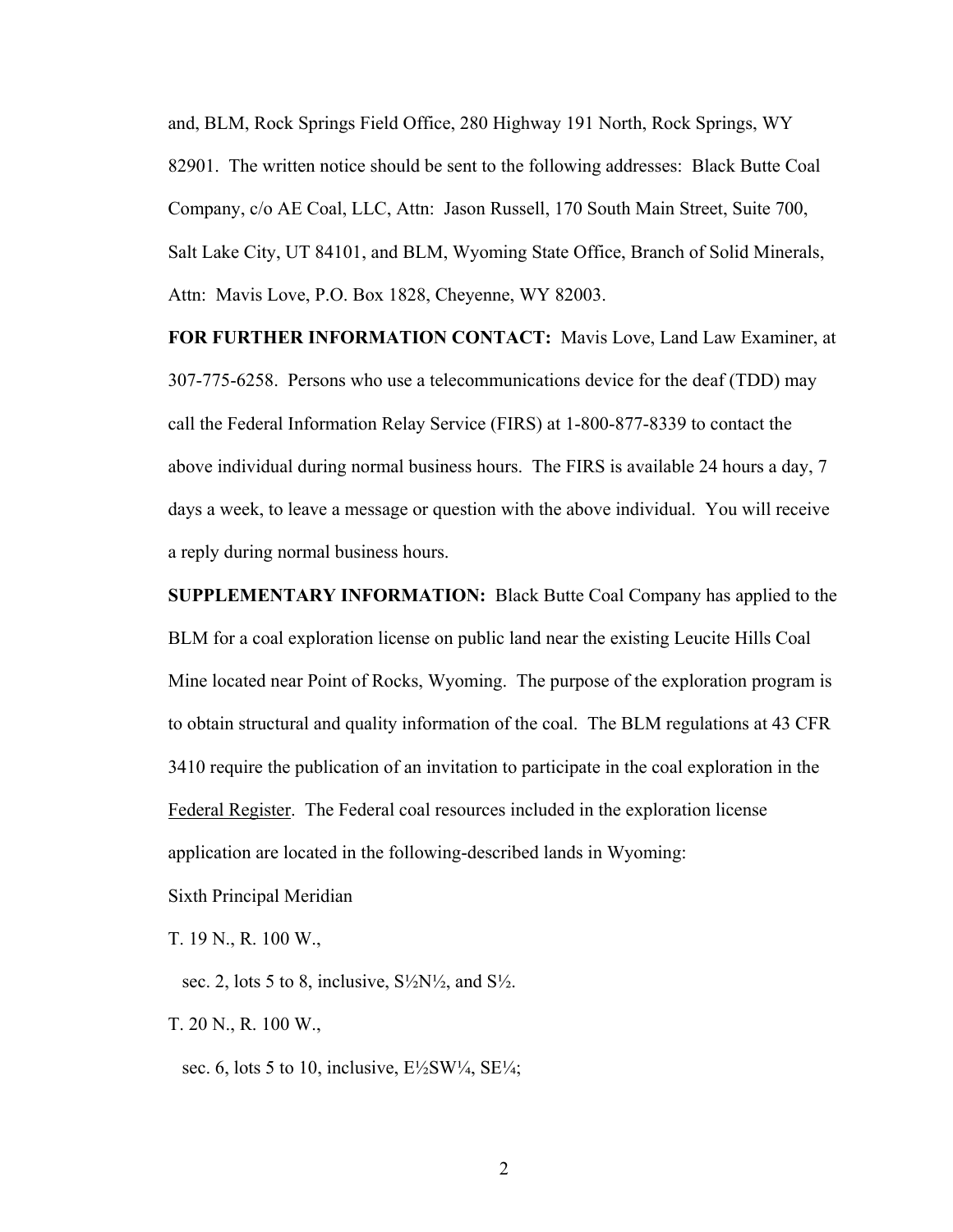sec. 8, W½;

sec. 18, lots 5 to 8, inclusive, E½W½, and E½;

secs. 20 and 34.

T. 21 N., R. 100 W.,

sec. 30, lots 5 to 8, inclusive,  $E\frac{\lambda}{2}W\frac{\lambda}{2}$ , and  $E\frac{\lambda}{2}$ ;

sec. 32, lots 1 to 4, inclusive,  $N\frac{1}{2}$ , and  $N\frac{1}{2}S\frac{1}{2}$ .

T. 20 N., R. 101 W.,

sec. 2, lots 1 to 4, inclusive, and  $S\frac{1}{2}$ ;

sec. 4, lots 1 to 4, inclusive, and  $S\frac{1}{2}$ ;

sec. 26,  $S\frac{1}{2}SW\frac{1}{4}$  and  $E\frac{1}{2}$ .

T. 21 N., R. 101 W.,

secs. 20 and 28;

sec. 30, lots 1 to 4, inclusive,  $E\frac{1}{2}W\frac{1}{2}$ , and  $E\frac{1}{2}$ ;

sec. 34,  $N\frac{1}{2}$  and SE $\frac{1}{4}$ .

The areas described aggregate 8,270.32 acres.

The proposed exploration program is fully described and will be conducted pursuant to

an exploration plan to be approved by the BLM.

Authority: 43 CFR 3410.2-1(c)(1)

 $\mathcal{L}_\text{max}$  , where  $\mathcal{L}_\text{max}$  and  $\mathcal{L}_\text{max}$ 

Donald A. Simpson State Director